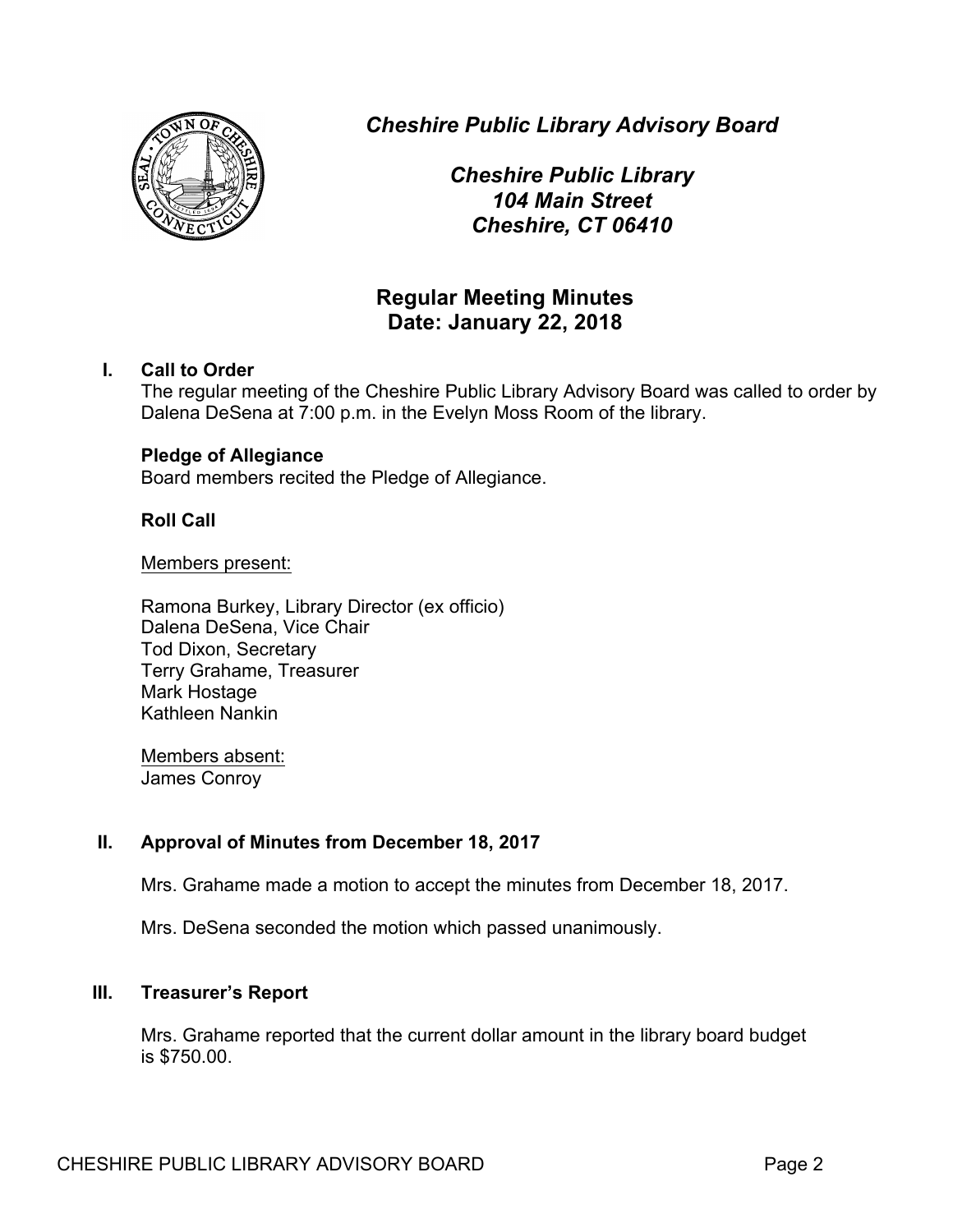Meeting Minutes

### **IV. Communications**

Mrs. DeSena has graciously agreed to be acting Chair for as long as needed. She asked that anyone who is interested in the positions should make their interests known.

# **V. Report of the Chair**

There was no report.

### **Report of the Library Director**

#### **Programs and Services**

Library After Hours: "Spirits Alive" on January 12 brought more than 120 spectators. The program was presented by the Cheshire Historical Society. Five spirits from the past told their stories. This is the Historical Society's main fundraising event.

"MatchBook" is a new program which will be introduced in the coming months. It is a program that will match books with readers based on their interests and needs; school reports.

"Fun Facts" about the Library:

Mrs. Burkey listed and spoke about interesting facts about the library. To name a few:

The Library budget is 1.6% of the total Town of Cheshire annual operating budget.

The Library comes in under budget at the end of every fiscal year, by an average of \$13,000 – usually due to position vacancies/retirements. The budget has never been overspent.

The Library employs 1.6% fewer Full-Time Equivalent Staff (FTEs) than were employed in Fiscal Year 2005.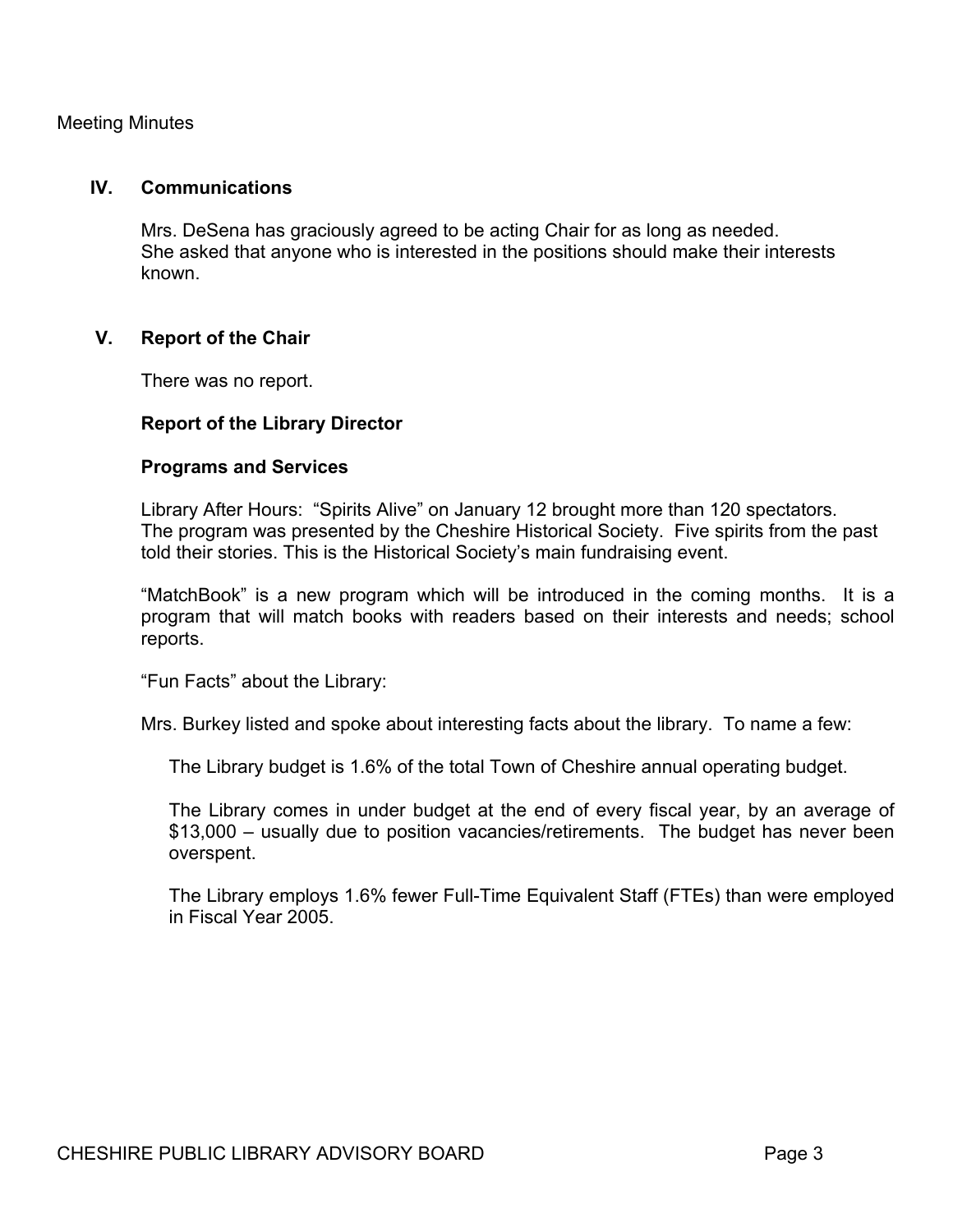Meeting Minutes

# **Personnel**

The library is losing 2 additional Pages (in addition to the loss of one last fall) due to staff moving away or getting new jobs. Still in a hiring freeze, this means that 50% of the Page staff will be lost. Library Pages are staffers who re-shelve materials, keep collections in order, set up and take down tables and chairs for meetings and programs, assist with programs and keep the library neat and tidy.

# **Financial**

Budget request for 2018-2019: requested that the current positions be reintroduced:

Library Clerk (15 hours) – vacant since summer 2017 Senior Library Associate (25 hours) – vacant since January 1, 2017 Library Page (19 hours) – vacant since fall 2017

\$60,000 has been requested in addition to the regular book budget to offset the cost of outsourcing library materials, cataloging and processing which can no longer be done by inhouse because of frozen/eliminated positions.

The date for the Budget Workshop has yet to be announced. Support from the Board members is welcome at the workshop.

Support from the Board is welcome at any time by sending letters, posting newspaper articles, posting on the library's website, etc.

# **Building and Grounds**

A contractor has been selected for Phase 2 of the Reconfiguration project. The Town Attorney and architect are finalizing the wording of the contract which will be signed in the next few weeks. Following this, a project kick-off meeting will be scheduled with all relevant parties.

#### **Policies and Planning**

Mrs. Burkey continues to work on the town-wide Building Use Policy document with the Town Manager and other town staff.